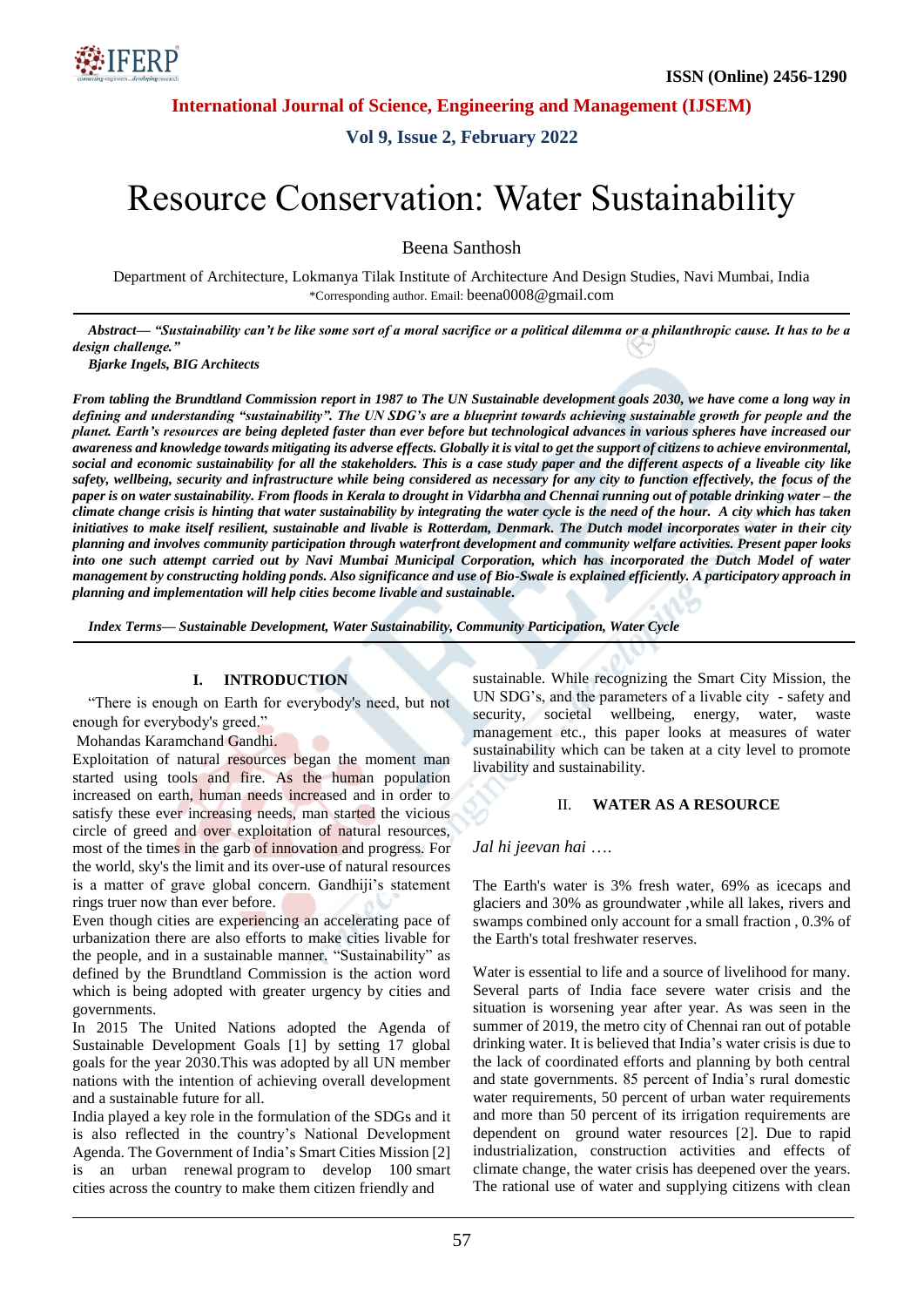**International Journal of Science, Engineering and Management (IJSEM)**

## **Vol 9, Issue 2, February 2022**

●

water is the urgent need of the hour. The 2012 Draft National Water Policy looks at the question of the right to water for everyone.[2]

#### **III. WATER CYCLE**

Water in all its forms interacts with each other as it passes through its different stages from ocean to land and back under the influence of gravity and solar radiation. All forms of water gets renewed at different time periods but waters of glaciers, oceans and large lakes take years to renew. When there is uncontrolled consumption of such slow regenerating resources it becomes non-renewable resource and consequently the natural cycle also gets disrupted.

The main source of freshwater is surface runoff and this should be sourced extensively as its capacity to renew itself annually in the hydrological cycle and self-purifying nature is crucial and it will also assist in renewing the water bodies like rivers, reservoirs, lakes and glaciers.  $(6)$ 

As seen in history, ancient civilizations developed along waterfronts. Water resource management was an integral part of their culture. India also has a rich history regarding water conservation. Different types of terrains had different harvesting systems. From the *kuls* of Spiti valley to the *johads*, from *ahar pynes* to *surangams* and *ooranis* India has had diverse methods of conservation but the function remained the same – of harvesting and storing rainwater runoffs. We have to look deeper into our traditional water conservation methods to revive our depleted resources.

Today the need for water conservation has become a critical issue worldwide and countries like Australia, UK and the United States have adopted a concept called Water Sensitive Urban Design (WSUD) **(**7**)** which developed first in the US. The aim was to reuse- recycle the entire water cycle so that the water flow is managed and storm water can be naturally conserved, infiltrated, and purified for potential reuse, thereby reducing flood risks and increasing water availability.

## **IV. WATER SENSITIVE URBAN DESIGN (WSUD)**

Water Sensitive Urban Design (WSUD) is an environmentally sustainable water resource management process which integrates the water cycle management with urban planning by minimising water runoff and ensuring minimum amount of damage is caused due to the run offs.The term WSUD is used in Australia, while in United Kingdom it is called as SUDS – Sustainable Urban Drainage Systems and in USA it's called as LID – Low impact Development.

The significant outcomes of WSUD is

• Demand on potable drinking water is reduced by using recycled or treated water

● Reduced water wastage by using water efficient appliances

• Treating urban storm water to an extent where it can be reused or will be fit to be discharged into surface waters

- To reuse storm water for urban landscaping purposes
	-

Taking the example of China - due to frequent flooding, China introduced a new urban policy and a new concept called "Sponge Cities'' (in the process of implementation in Lingang , Wuhan) where the storm water is naturally conserved, infiltrated, and purified for potential reuse, reducing flood risks and increasing water availability. From the "Sponge Cities' ' of China to the "Water Sustainable Settlements' ' of Africa the aim is to control water flow and thereby control flooding, to purify the urban runoff and to reduce the peak run-off and thereby help in water conservation. <sup>(8)</sup> These practices enhance the natural ecosystems and create aesthetically pleasing space for the citizens, in addition to augmenting the biodiversity of the area.

Similarly in Denmark the heavy rainfall prompted the city to build reservoirs. The earlier approach was to build underground reservoirs, but with citizen participation, and keeping in mind the Danes love for nature, it was decided to build waterparks and streams with green areas and skateboard parks. This gives rise for opportunities to play and exercise. It solves several problems simultaneously. Water storing capacity has increased, recreational zones –have been created - people are getting fit and most importantly people are close to water, they take keen interest in its conservation and therefore ownership is established.

#### **V. NAVI MUMBAI - A STUDY**

The twin city to Mumbai – was planned as an extension of Mumbai in 1972 to decentralize Mumbai and make it more sustainable. Navi Mumbai, proposed as an ecologically friendly city is bound by the Parsik hill, and the Sahyadri range on one side, and the Thane creek on the other side thereby forming the catchment area for drainage. The drainage area is divided into ridges and valleys which form the sub-catchment with 18 major Nalla and RCC Storm Water Drains networks to drain off rainwater. Holding ponds (Fig.1 & 2), were constructed to retain excess monsoon run-off, which will be useful during dry seasons. These Holding ponds were also envisaged as recreational zones with activities like pisciculture, boating, and open gyms proposed (9) whereby the aesthetic and rejuvenating properties of water were incorporated in the planning process. Navi Mumbai has a separate stormwater and wastewater disposal system possibly the only city in India to have so.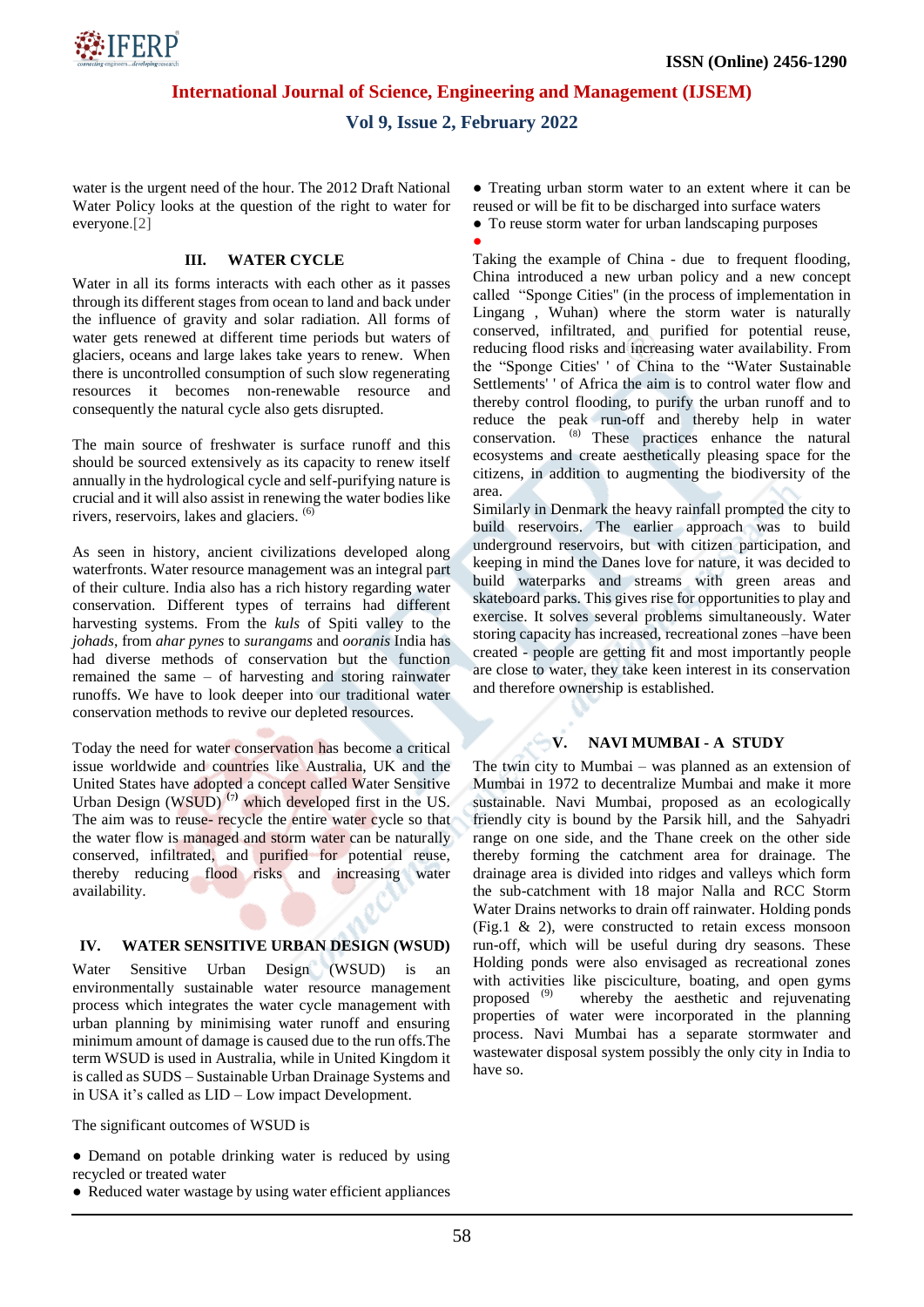

## **International Journal of Science, Engineering and Management (IJSEM)**

## **Vol 9, Issue 2, February 2022**



**Figure :1** Proposed Redevelopment Plan of Holding Pond, Vashi Node

These ponds act as a buffer zone between the stormwater drain and the creek, holding the stormwater during rains and releasing it naturally into the sea during the low tide thus preventing flooding of the area<sup>(10)</sup>. This system of stormwater management is called the "Dutch Method", planned on the lines of the Netherland. This method involves controlling the ingress of seawater during high tide and allowing the surface runoff/wastewater/rainwater to flow into the sea during low tide naturally or by pumping with the help of high capacity pumps. Important parts of this Stormwater management system are holding pond, Retaining wall, unidirectional Flap gates, and Stormwater pumping station.<sup>(11)</sup>

The capacity of the holding ponds was designed according to the tidal durations. This well-planned system of drainage and holding ponds has helped Navi Mumbai avoid flooding and waterlogging during high tides and during heavy rains. Holding ponds have been constructed in Belapur, Vashi , Vashi gaon, Turbhe , Koparkhairane and Airoli nodes of Navi Mumbai.



Figure :2 Schematic Section of Holding Pond [l](http://www.sdmarchitects.com/holding-ponds-in-navi-mumbai.html)



Figure :3 Existing View and Walkers Track of Holding Pond , Vashi Node

The area around these holding ponds (Fig.3) were developed as promenades, open gyms and walking tracks have been built with boating and other activities. These spaces are being actively used by the citizens , thus taking care of providing green lungs amidst a bustling city, by creating walking tracks , which takes care of the health and fitness of the citizens as well as increasing the biodiversity of the area as the environment thus created has become conducive for the flora and fauna to thrive.

#### **VI. THE WAY FORWARD**

*"Start with little things, like getting people to remove the concrete pavement from their gardens, so the soil underneath absorbs rainwater."*

Arnoud Molenaar, Rotterdam Climate Chief

Every city can incorporate these low impact design (LID) stormwater management systems to recharge groundwater , and decrease and capture the run-offs using suitable methods like infiltration trenches, building stormwater runoff reservoirs or holding ponds, creating green infrastructures arrangements, by replacing more surface area of roads/pavements with green patches, by introducing bioswales (Fig.4), by using pervious paver blocks which will allow water to permeate into the ground and recharge groundwater, using green roofs and green walls on buildings and facades in order to control rainwater runoffs that can manage and use rainwater onsite by incorporating rain gardens. Hence by combining the rejuvenating and the aesthetic properties of water in the city planning, the quality of life of its citizens will improve while major issues of flooding, water scarcity, reducing downstream flooding, and the load on sewerage system can be achieved.

Indicative example of incorporating a Bio – Swale in city planning



Figure: 4 Schematic diagram of a bio swale near a sidewalk

Bio-swales are gently sloping depressions planted with dense vegetation or grass. The slope allows the stormwater runoff from rooftops, streets, and parking lots to flow efficiently through the system while the vegetation of the swale slows the runoff water, filters it and allows it to permeate into the ground or into a storm drain, thereby improving water quality.[12]